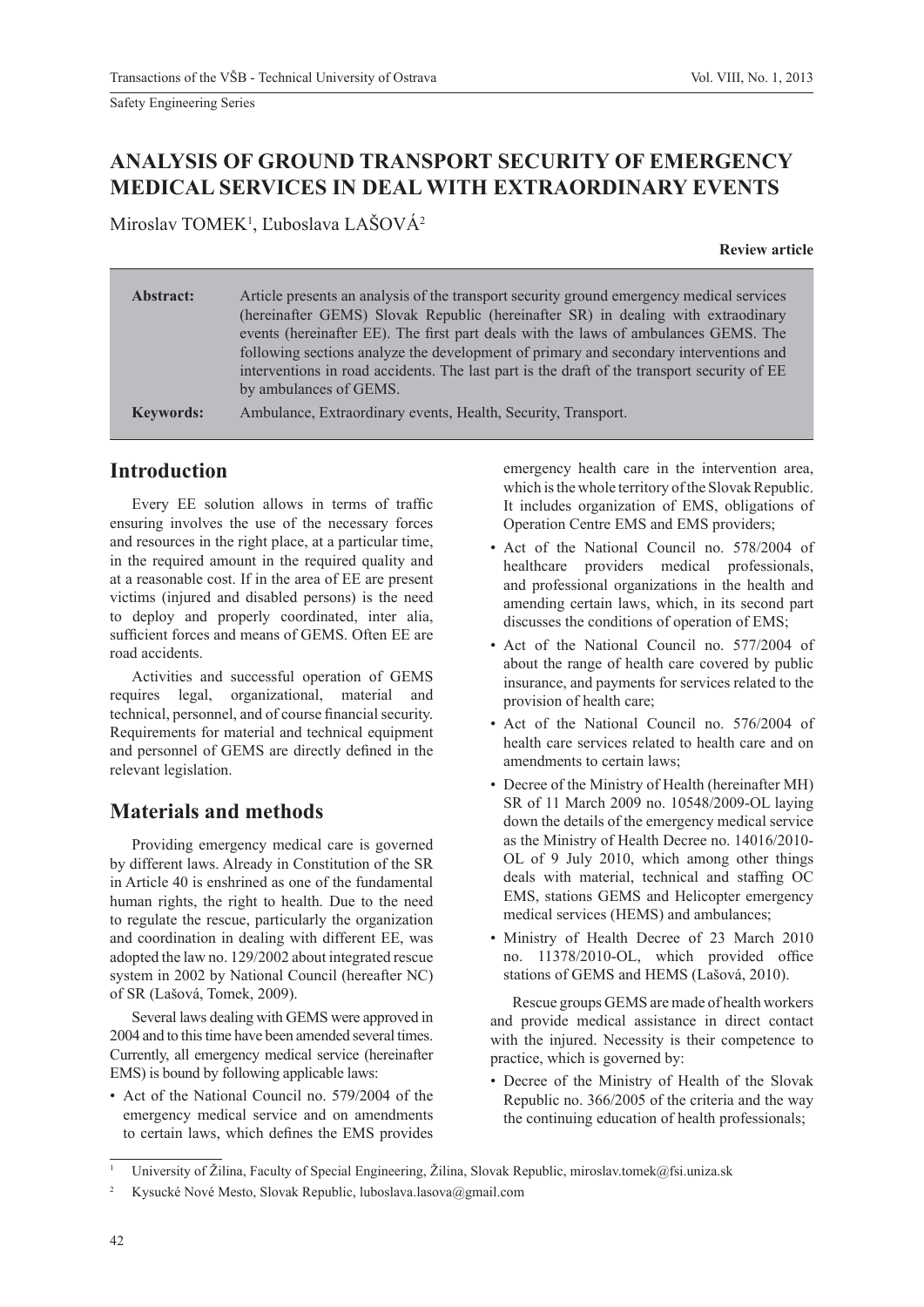- Decree of the Ministry of Health of the Slovak Republic no. 321/2005 of the scope of practice in some health professions, as amended, which governs the scope of practice of a doctor and a paramedic in EMS;
- Government Regulation no. 296/2010 of competency to perform the medical profession, how to further education of health professionals, system training courses and certified system of work activities.

GEMS ambulance stations and ambulances went from 1992 to the present time significant changes, mainly in the number of stations and their modernization. The most important period of the time can be considered 2004, in which the reform was adopted to ensure the availability of time to provide emergency medical care within 15 minutes. As a result of the reform was the increased number of stations from the original 94 to the 259. Overview of GEMS stations since 1992 with an average population per ambulance is shown in Tab. 1.

Tab. 1 Summary of ground stations, emergency medical services and population changes (Lašová, 2010)

| Year* | <b>Number</b><br>of stations<br><b>GEMS</b> | Number of<br>inhabitants in<br>Slovakia | Average<br>population/1<br><b>GEMS</b> |
|-------|---------------------------------------------|-----------------------------------------|----------------------------------------|
| 1992  | 72                                          | 5 306 539                               | 73 702                                 |
| 1993  | 94                                          | 5 3 2 4 6 3 2                           | 56 645                                 |
| 2004  | 259                                         | 5 3 8 4 8 2 2                           | 20 790                                 |
| 2008  | 264                                         | 5 424 925                               | 20 549                                 |
| 2010  | 273                                         | 5426645                                 | 19878                                  |

\* year of implemented changes.

GEMS activity stations are coordinated by the Regional Operation Centre (hereafter ROC) of EMS. According to the state of a person's life in danger, or the number of injured and disabled, because of the need to provide emergency medical care gives ROC EMS command to one or more ambulance with a doctor or with no doctor.

From a medical point of view, to take up the activities necessary for life saving injured people a very important is the time of arrival of professional medical assistance (Buliková, 2011). The legislation of SR does not set time roll ambulance to EE place instead of receiving the order to exit. In the countries of the European Union (EU) is usually customary time of 15 minutes and some countries have this time embodied in laws or ordinances.

The largest autonomous region in Slovakia is Bánska Bystrica region with number of 46 stations of GEMS. It is also the region, where 15-minute range of ambulance is cecured only to 441 villages from total amount of 516 villages, what is 75 % of villages. According to calculations (taking into account the category of road and achieved an average speed of ambulances) is best secured region Žilina region. Theoretical time to roll out the ambulance stations GEMS, established in Žilina region to all 315 municipalities is fifteen minutes. Providing emergency medical care is provided in Žilina region through 36 ambulances.

The Fig. 1 shows the development of primary interventions in proportion to the population for the period 2007 - 2011 in the autonomous regions of Slovakia. The statistics of operation centre (hereinafter OC) EMS shows that in 2011 has been carried out along 445 235 primary interventions, representing over 2010 by 0.5 % less than in 2009 and it is about 3.38 % more.



Fig. 1 Development of primary interventions ground emergency medical services between 2007 and 2011 (Lašová, 2012)

Currently is the territory of SR covered by 273 GEMS stations where an average of one ambulance provides emergency health care to 19 878 inhabitants. Recent changes in settlements of GEMS stations in Slovakia (implemented in 2010) provide the theoretical range of ambulances within 15 minutes from the exit of the ambulance from GEMS station up to 93.204 %, which represents 2726 municipalities in Slovakia (Lašová, 2012).

Most interventions in proportion to its population in the last year, 2011, were conducted in the Bratislava region, at least in Nitra. The year 2011 saw an increase in the number of primary interventions compared to 2010 in Banská Bystrica, Prešov, Trenčín and Žilina Region.

According to data from the OC EMS mean the time roll of ambulances in 2011 by the performance of the primary intervention increased from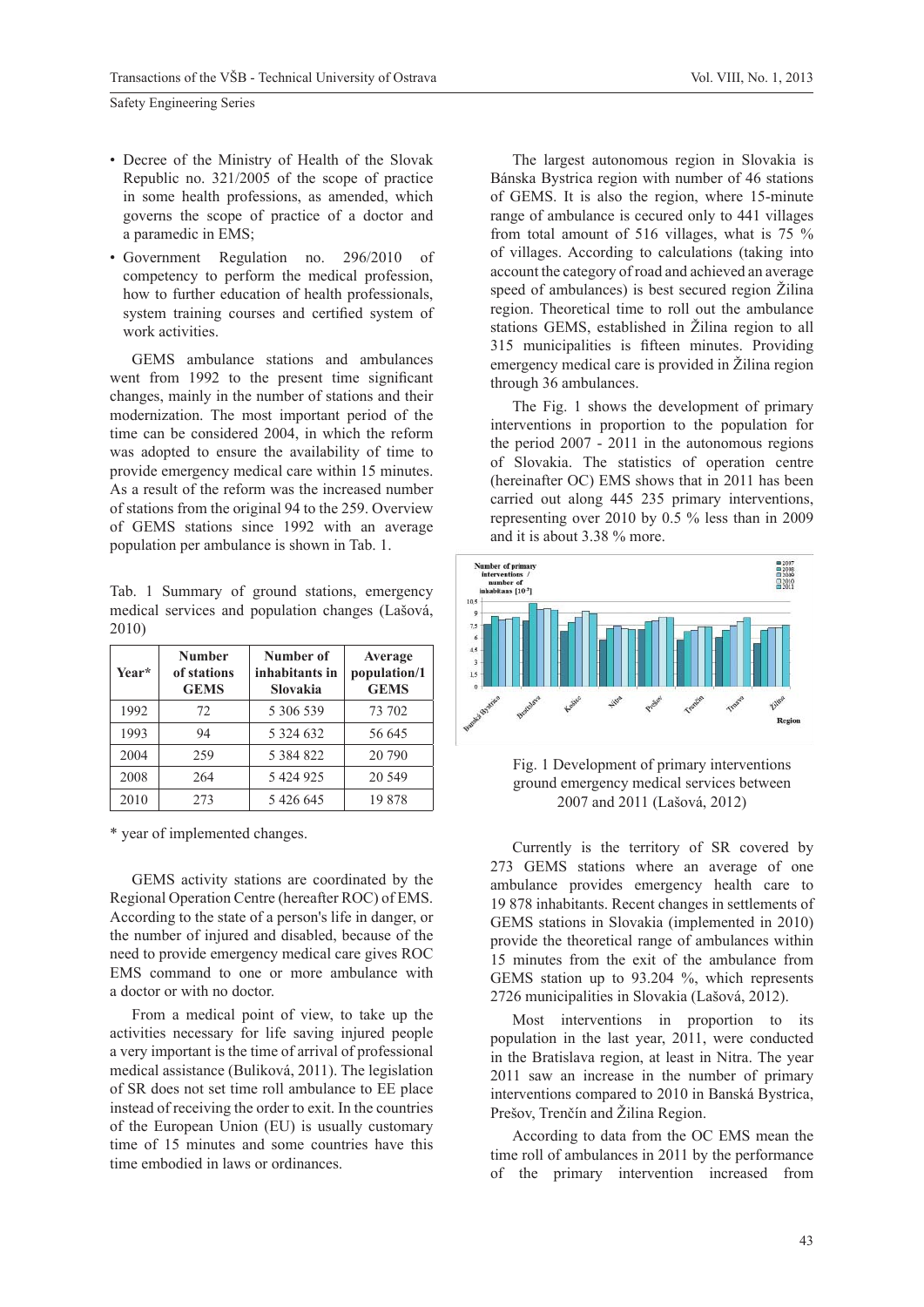10.4 minutes in 2010 to 11.3 minutes. Ambulances of emergency medical assistance achieved averaged 10.4 minutes (12 % increase) and ambulances of emergency medical help 11.9 minutes (6 % increase). GEMS busiest station in the SR station with emergency medical help was in Michalovce

operated by Zachranna sluzba Košice. Provider performed a total of 3 624 primary interventions. Realized in average of 10 trips per day and the average time to roll out its designated location was 11.3 minutes (Lašová, 2012).

The development of secondary interventions is shown in figure number 2. The mean duration of

secondary intervention in 201 l increased compared with previous years to 145.6 minutes.



Fig. 2 Development of secondary interventions ground emergency medical services between 2007 and 2011 (Lašová, 2012)

Most secondary interventions were implemented in Prešov region (5 247). Most used emergency medical help in SR was an anbulance with sitting village of Stare Hory. Emergency medical help realized 458 secondary interventions in 2011.

According to the statistical indicators is the total number of outpatient interventions across SR steadily increasing. In 2010 GEMS was mainly used at the time of 7:00 am to 3:00 pm. Mentioned time was used as the time for implementation of primary and secondary interventions. High workload intervention group clinics are reflected in the period from 10:00 pm to 0:00 hours, when it was realized together 34 479 primary and 825 secondary interventions.

The main reason for the increasing number of implemented interventions of GEMS is particularly deteriorating health of an aging population of SR.

Ground ambulance service is also used in road accidents (Buliková, 2011). The statistical overviews of traffic accidents in SR processed for the years 2007 to 2011 shows decreasing number of accidents. The number of casualties in road accidents, which

are dependent on the rapid provision of emergency medical care, also decreases, but at a slow pace compared to accidents, shown in Tab. 2.

Tab. 2 Overview of traffic accidents between 2007 and 2011 (Lašová, 2012; Statistics, 2012)

|      | Number                  | Development<br>of traffic<br>accidents $[\%]$ |      | <b>Number of injuries</b> | Development        |          |                                 |
|------|-------------------------|-----------------------------------------------|------|---------------------------|--------------------|----------|---------------------------------|
| Year | of traffic<br>accidents |                                               | dead | severely<br>injured       | lightly<br>injured | together | of number of<br>injuries $[\%]$ |
| 2007 | 61 071                  | $-1.56$                                       | 627  | 2 0 3 6                   | 9 2 7 4            | 11 937   | 5.91                            |
| 2008 | 59 008                  | $-3.38$                                       | 558  | 1806                      | 9 2 3 4            | 11 598   | $-2.84$                         |
| 2009 | 25 9 89                 | $-55.96$                                      | 347  | 1408                      | 7 1 2 6            | 8881     | $-23.43$                        |
| 2010 | 21 611                  | $-16.85$                                      | 345  | 1 207                     | 6943               | 8495     | $-4.35$                         |
| 2011 | 15 001                  | $-30.57$                                      | 324  | 1 1 6 8                   | 5889               | 7381     | $-13.11$                        |

Decrease more than  $55\%$  in traffic accidents in 2009 is recorded, the reason for the measures in the new law adopted by the National Council no. 8/2009 of on Road Traffic and on amendments to certain laws. The decline of the victims in 2009 compared to 2008 was 23 %. In 2010, the number of accidents decreased from 2009 by more than 16 % and the number of victims by only  $4\%$ . A significant decrease in the number of traffic accidents was in 2011 compared to 2010, when it recorded a decrease to 30.57 % accidents and 13.11 % decrease in casualties.

The formation of an accident affecting traffic flow, weather effects, index of industrial production and other factors. A common cause of accidents is human error, particularly inattention, fatigue and failure as a breach of safety rules and breach set vehicle speed (Štetina, 2000).

#### **Results**

Rescue groups often intervene GEMS in EE, which give rise to a large number of victims in one place. Such events include, in particular bus traffic accidents (2007 in Trenčín, 2009 in the village Polomka etc.), a chain car accidents on the roads in SR.

Special events with large numbers of casualties may occur even in companies that are in the business of working with dangerous substances (for example, 02/03/2007 there was an explosion in the Military Repair business as, Novaky, etc.) or in places where a large number of people (sports and cultural events, check-in hall at airports, railway stations in the cities, schools, etc.). On all these EE's terms of transport need to be addressed with some amenities and emergency preparedness components. It is necessary not only fast in a short time frame to ensure strength and resources of EMS in place of EE, but also to create the conditions to ensure traffic management intervention (the ability to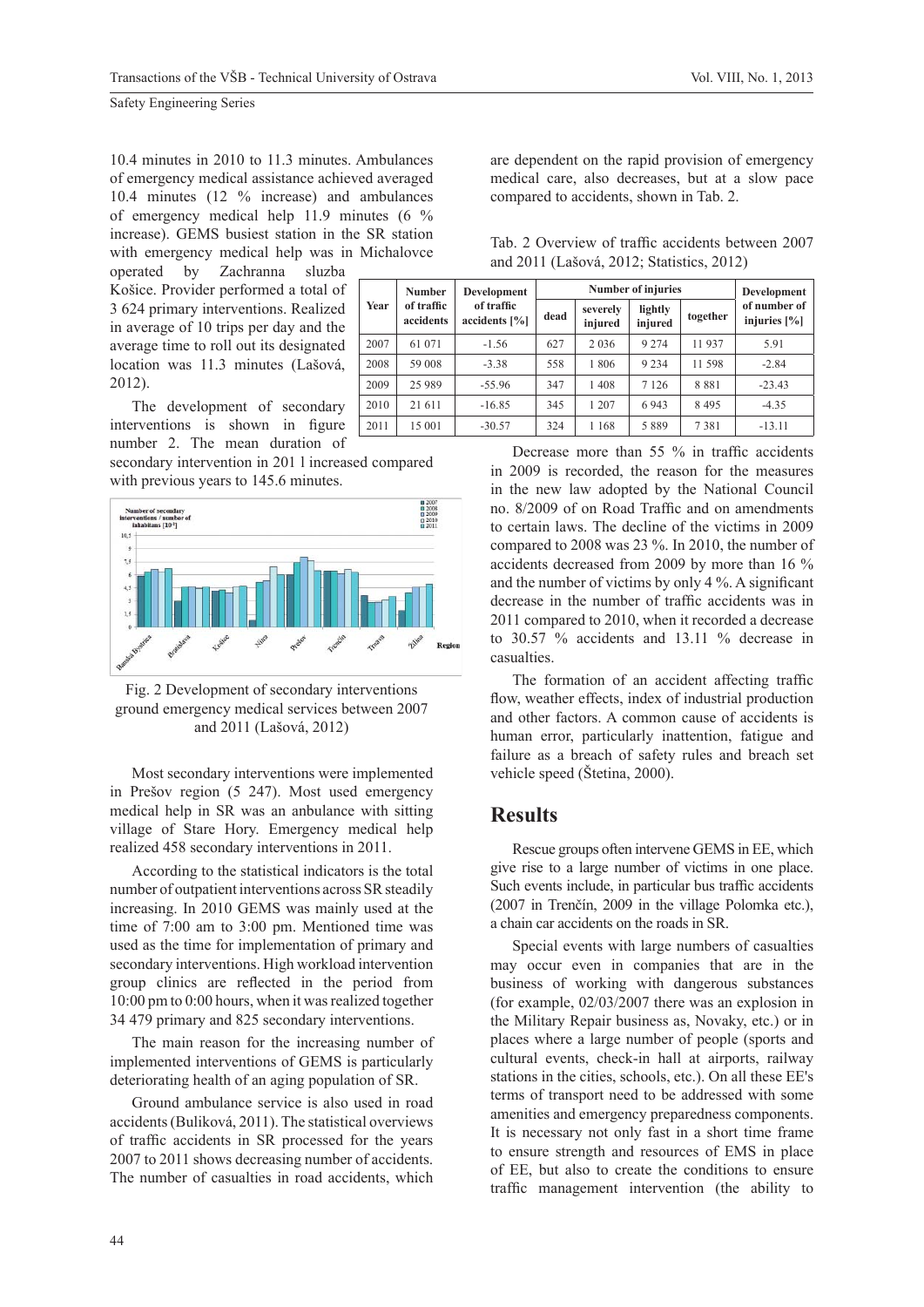provide communication facilities for staff, adequate supply of medicines, medical supplies, devices, appliances, another necessary transport equipment, etc.) (Smetana, Zdráhal, 2011).

Organization of transport security GEMS in the place of EE can be divided into two phases. In the first phase is expected to implement interventions primarily first and second sequence of vehicles GEMS to the place of EE and in the second phase will be conducted secondary transports.

The first phase of organizing transport security begins upon receipt of an emergency call for COS EMS and ends passing last injured patient to the designated medical facility. Terms of time, it may take from 10 minutes to 12 hours. Transportation security GEMS may be affected, in particular:

- feature area of EE (eg, terrain, time of day),
- weather conditions,
- the number of disabled persons,
- mode of transport injured.
- the number of clinics that are available,
- capacity vehicles for the transport of wounded, etc.

The second phase of organizing transport security GEMS at EE includes secondary interventions. Some injuries are in need of assistance that will be provided in specialized medical equipment.

Main activity of GEMS that takes place in the first phase will also roll out fast and safe place for EE provision of urgent medical care. The arrival of an ambulance at the place of EE should be provide first aid to injured by bystanders or participants unscathed. Among the activities that are expected to perform in the first phase particularly in terms of transport include:

- nearest free ambulance will be sent to EE place by ROC,
- ambulance transfer from GEMS station to the place of action,
- continuous communication with the operator ROC EMS with first ambulance intervention group,
- analysis of the situation in the place of EE by first intervention group,
- profession required number of manpower and resources GEMS,
- provide professional medical assistance in a limited space EE,
- transport the injured to medical facilities, etc.

The first sequence is formed by ambulances that will implement the exit of stations as is described by ROC EMS immediately for quick adoption and

evaluation of emergency. After receiving specific information (the number of people affected by EE) from the first point of intervention group in EE, ROC EMS gives the command to exit forces and other resources that make up the second sequence. Their choice to send staff to EE place has to be as fast as possible. In case of good weather, can be use HEMS in the prace of EE. Tab. 3 contains a number of customary numbers of ambulances that would be sent KOS EMS operators to deal with him in case of a large number of casualties in one place.

|  |  |  | Tab. 3 Number of ambulances in emergencies |  |
|--|--|--|--------------------------------------------|--|
|  |  |  |                                            |  |

| Number of injuries | <b>Number of ambulances</b><br>in emergencies |
|--------------------|-----------------------------------------------|
| $3 - 10$           | $3 - 5$                                       |
| $11 - 20$          | $5 - 10$                                      |
| $21 - 100$         | $10 - 15$                                     |
| nad 100            | $20 - 25$                                     |

In terms of traffic will be the needed to take a maximum attention to the parking area for the necessary transport equipment and particularly ambulance, Fire Fighting vehicles, Police vehicles and special equipment. At the parking area for vehicles will be centered ambulances, which will be used to transport wounded. The unit commander will be responsible for removal by using the appropriate urgency ambulance with the necessary equipment and medical personnel, or other means of transport to organize evacuation affected.

As the first patients to be transported from the places EE will be those with red label priority by TRIAGE. For their transport is expected to use an emergency medical assistance ambulance. Transport moderately injured marked in yellow-red card sorting by priority will be done outpatient type emergency medical assistance, if not already available, will be ued ambulances emergency medical help type. Injuries with yellow label priority may be transported to a medical facility by ambulances of emergency medical help type. For removal of easily injured is expected to also use the emergency medical help type ambulance. If suitable climatic conditions for the rapid transport of seriously injured persons can also use HEMS ambulance. For this reason it will be necessary to set the the helipad.

Evacuation route should be provided with a sufficient number of police officers and should ensure passage of the required number of traffic technique. Location of habitat removal should take into account the simplest smooth arrival and departure of all vehicles.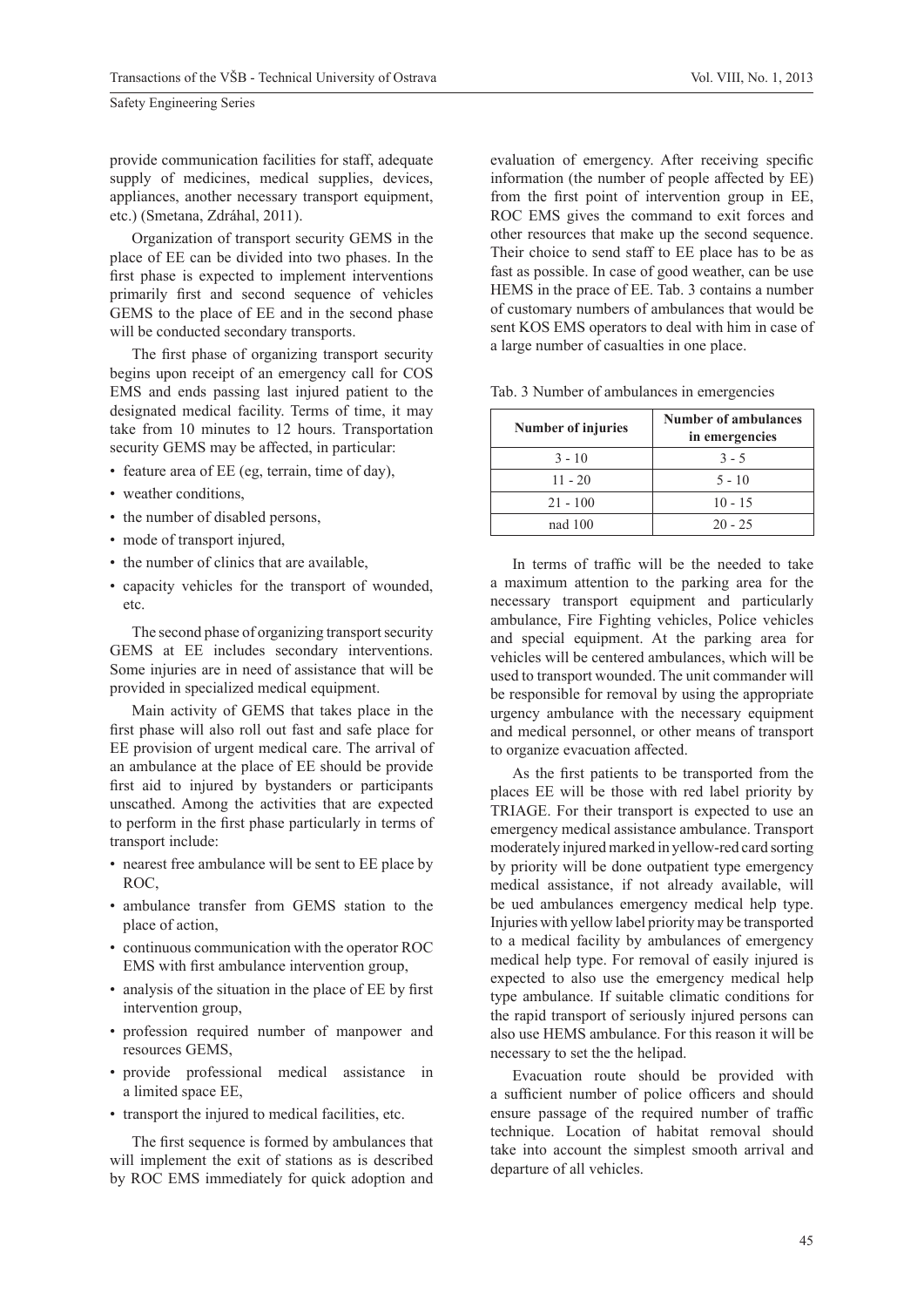Within the EU, the average number of people per ambulance is less than 25 000. Operation of GEMS stations with two or more outpatient ambulances in some European countries has contributed to a reduction in installation costs associated with the construction of stations. Twelve hour operation of some GEMS stations (eg in Poland) in turn provides lower costs for their individual operation.

In the meantime is not used system rendez-vous in Slovak Republic. This system of emergency medical care, although some benefits as a faster arrival physician for a personal vehicle to place of EE and lower number of employed physicians in GEMS, but it also has disadvantages. The main disadvantage is the need of establishing a network of more GEMS stations, which means higher financial costs not only for the establishment, but also the operation of stations.

As mentioned above, the Slovak legislation does not set time roll ambulance to the place where it is necessary to provide urgent medical care, as for example in the Czech Republic (CR) or in Poland. In Germany, each province has its independent act about rescue service where is also strictly determined time standard, such as 12 minutes in Bavaria, Hesse 10 minutes. In London, where the emergency dispatching computer determines that the nearest ambulance arrival at the place of intervention would last more than seven minutes, the paramedic goes to the action by a motorcycle or bike to ensure rapid provision of emergency medical care until the ambulance arrives.

Number of GEMS ambulance stations is connected with time range and their distributions. Of course GEMS distribution channels also depends on the size and population of the area covered by each ambulance.

Ambulance response in SR territory have the entire territory of Slovakia, the Czech Republic is within the scope of their regions in which they are located. The average daily performance of one ambulance in action in SR is 4.7 actions, which is the validity of the use GEMS. In neighboring countries, an average of one such ambulance is performed 3.8 actions in Czech Republic, 3 interventions in Kingdom of Denmark and Sweden and 4 hits a day in UK.

#### **Conclusion**

The overall analysis of the current state of GEMS stations shows observation of the station GEMS be ready 24 hours a day for primary or secondary intervention. According to statistics in the SR primary intervention is carried in average of one in six emergency call of number 155. Exit ambulance to intervene, according to the law no. 579/2004 of must be carried out within one minute of receiving the call from ROC EMS.

In order to manage the provision of emergency medical care to a large number of traffic casualties in terms of security is very important to put in place of EE the required number of the ambulances with medical personnel as soon as possible. The rapid arrival of ambulances mainly affects the timely availability of EE area. It is therefore necessary that the number of GEMS stations in each autonomous area was reasonable, and must take into account the need for the implementation of secondary interventions. In the performance of secondary interventions rebound to "partially uncovered networks" of GEMS.

#### **Acknowledgments**

This study/publication was developed with the support of the Operational Programme Research and Development for the project: **Centre of excellence for systems and services of intelligent transport II.,** ITMS 26220120050 supported by the Research & Development Operational Programme funded by the ERDF.